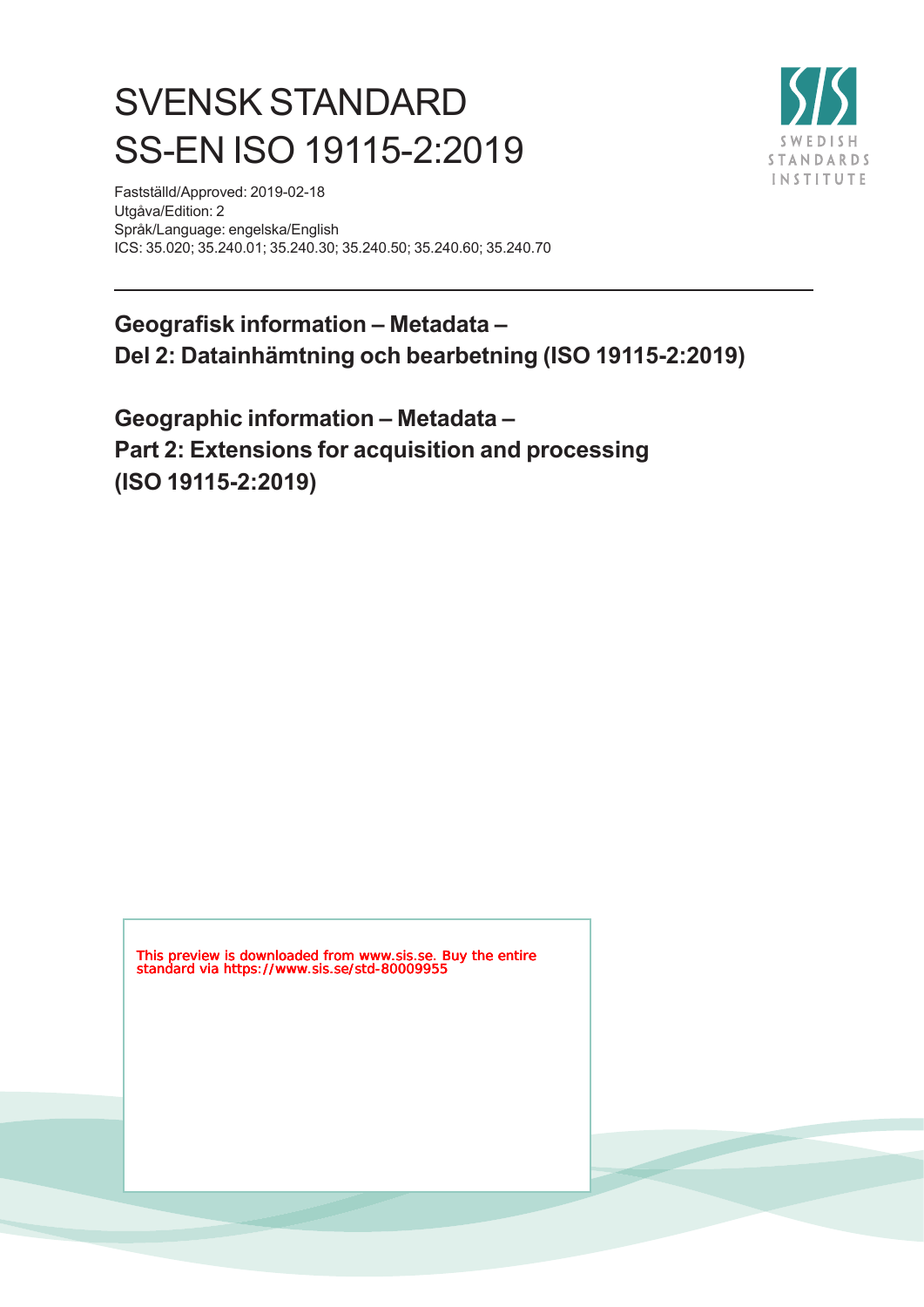## Standarder får världen att fungera

*SIS (Swedish Standards Institute) är en fristående ideell förening med medlemmar från både privat och offentlig sektor. Vi är en del av det europeiska och globala nätverk som utarbetar internationella standarder. Standarder är dokumenterad kunskap utvecklad av framstående aktörer inom industri, näringsliv och samhälle och befrämjar handel över gränser, bidrar till att processer och produkter blir säkrare samt effektiviserar din verksamhet.* 

#### **Delta och påverka**

Som medlem i SIS har du möjlighet att påverka framtida standarder inom ditt område på nationell, europeisk och global nivå. Du får samtidigt tillgång till tidig information om utvecklingen inom din bransch.

#### **Ta del av det färdiga arbetet**

Vi erbjuder våra kunder allt som rör standarder och deras tillämpning. Hos oss kan du köpa alla publikationer du behöver – allt från enskilda standarder, tekniska rapporter och standardpaket till handböcker och onlinetjänster. Genom vår webbtjänst e-nav får du tillgång till ett lättnavigerat bibliotek där alla standarder som är aktuella för ditt företag finns tillgängliga. Standarder och handböcker är källor till kunskap. Vi säljer dem.

#### **Utveckla din kompetens och lyckas bättre i ditt arbete**

Hos SIS kan du gå öppna eller företagsinterna utbildningar kring innehåll och tillämpning av standarder. Genom vår närhet till den internationella utvecklingen och ISO får du rätt kunskap i rätt tid, direkt från källan. Med vår kunskap om standarders möjligheter hjälper vi våra kunder att skapa verklig nytta och lönsamhet i sina verksamheter.

**Vill du veta mer om SIS eller hur standarder kan effektivisera din verksamhet är du välkommen in på www.sis.se eller ta kontakt med oss på tel 08-555 523 00.**

## Standards make the world go round

*SIS (Swedish Standards Institute) is an independent non-profit organisation with members from both the private and public sectors. We are part of the European and global network that draws up international standards. Standards consist of documented knowledge developed by prominent actors within the industry, business world and society. They promote cross-border trade, they help to make processes and products safer and they streamline your organisation.*

#### **Take part and have influence**

As a member of SIS you will have the possibility to participate in standardization activities on national, European and global level. The membership in SIS will give you the opportunity to influence future standards and gain access to early stage information about developments within your field.

#### **Get to know the finished work**

We offer our customers everything in connection with standards and their application. You can purchase all the publications you need from us - everything from individual standards, technical reports and standard packages through to manuals and online services. Our web service e-nav gives you access to an easy-to-navigate library where all standards that are relevant to your company are available. Standards and manuals are sources of knowledge. We sell them.

#### **Increase understanding and improve perception**

With SIS you can undergo either shared or in-house training in the content and application of standards. Thanks to our proximity to international development and ISO you receive the right knowledge at the right time, direct from the source. With our knowledge about the potential of standards, we assist our customers in creating tangible benefit and profitability in their organisations.

**If you want to know more about SIS, or how standards can streamline your organisation, please visit www.sis.se or contact us on phone +46 (0)8-555 523 00**



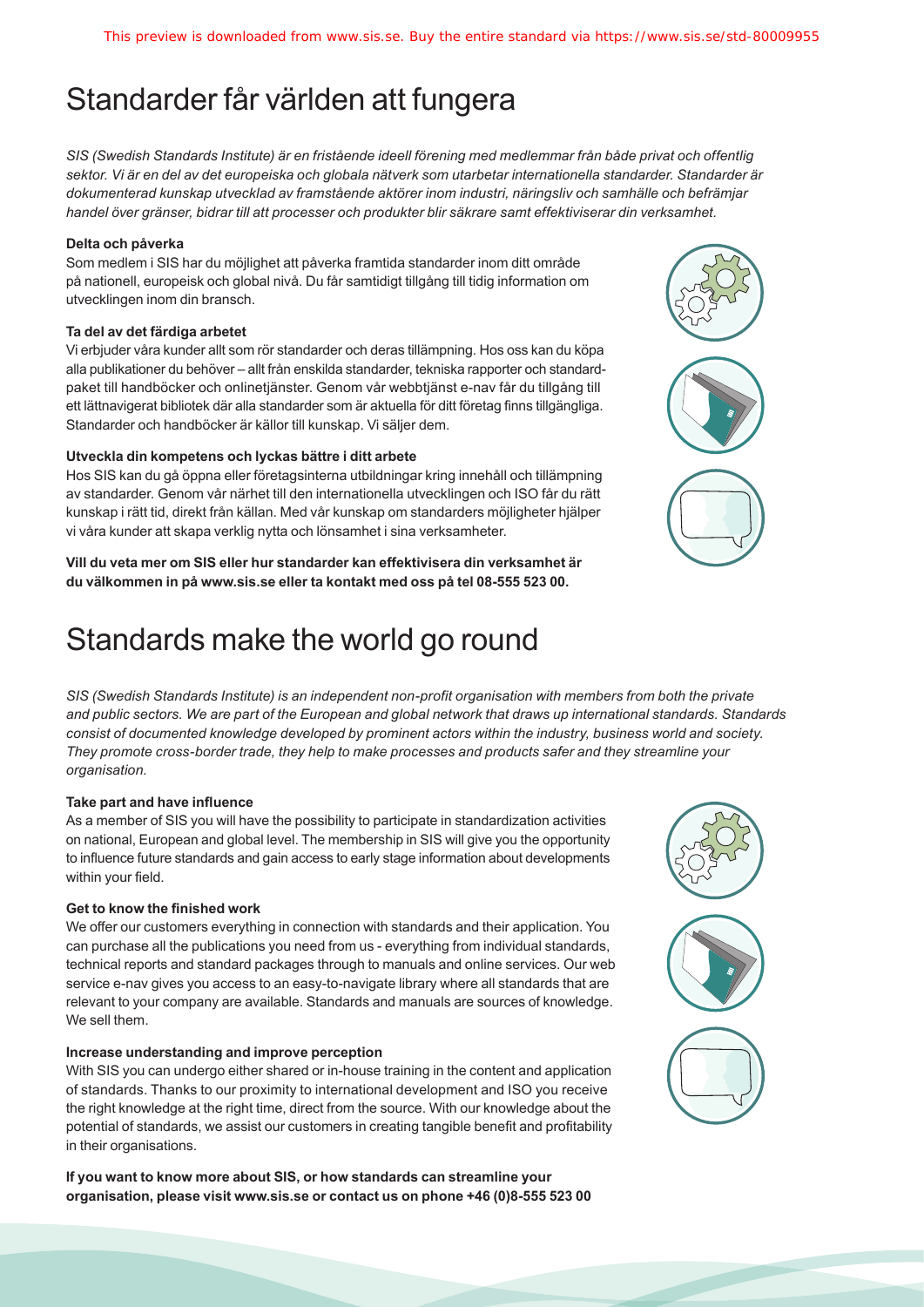Europastandarden EN ISO 19115-2:2019 gäller som svensk standard. Detta dokument innehåller den officiella engelska versionen av EN ISO 19115-2:2019.

Denna standard ersätter SS-EN ISO 19115-2:2010, utgåva 1

The European Standard EN ISO 19115-2:2019 has the status of a Swedish Standard. This document contains the official version of EN ISO 19115-2:2019.

This standard supersedes the SS-EN ISO 19115-2:2010, edition 1

© Copyright/Upphovsrätten till denna produkt tillhör SIS, Swedish Standards Institute, Stockholm, Sverige. Användningen av denna produkt regleras av slutanvändarlicensen som återfinns i denna produkt, se standardens sista sidor.

© Copyright SIS, Swedish Standards Institute, Stockholm, Sweden. All rights reserved. The use of this product is governed by the end-user licence for this product. You will find the licence in the end of this document.

*Upplysningar om sakinnehållet i standarden lämnas av SIS, Swedish Standards Institute, telefon 08-555 520 00. Standarder kan beställas hos SIS som även lämnar allmänna upplysningar om svensk och utländsk standard.*

*Information about the content of the standard is available from the Swedish Standards Institute (SIS), telephone +46 8 555 520 00. Standards may be ordered from SIS, who can also provide general information about Swedish and foreign standards.*

Denna standard är framtagen av kommittén för Geodata, SIS/TK 323.

Har du synpunkter på innehållet i den här standarden, vill du delta i ett kommande revideringsarbete eller vara med och ta fram andra standarder inom området? Gå in på www.sis.se - där hittar du mer information.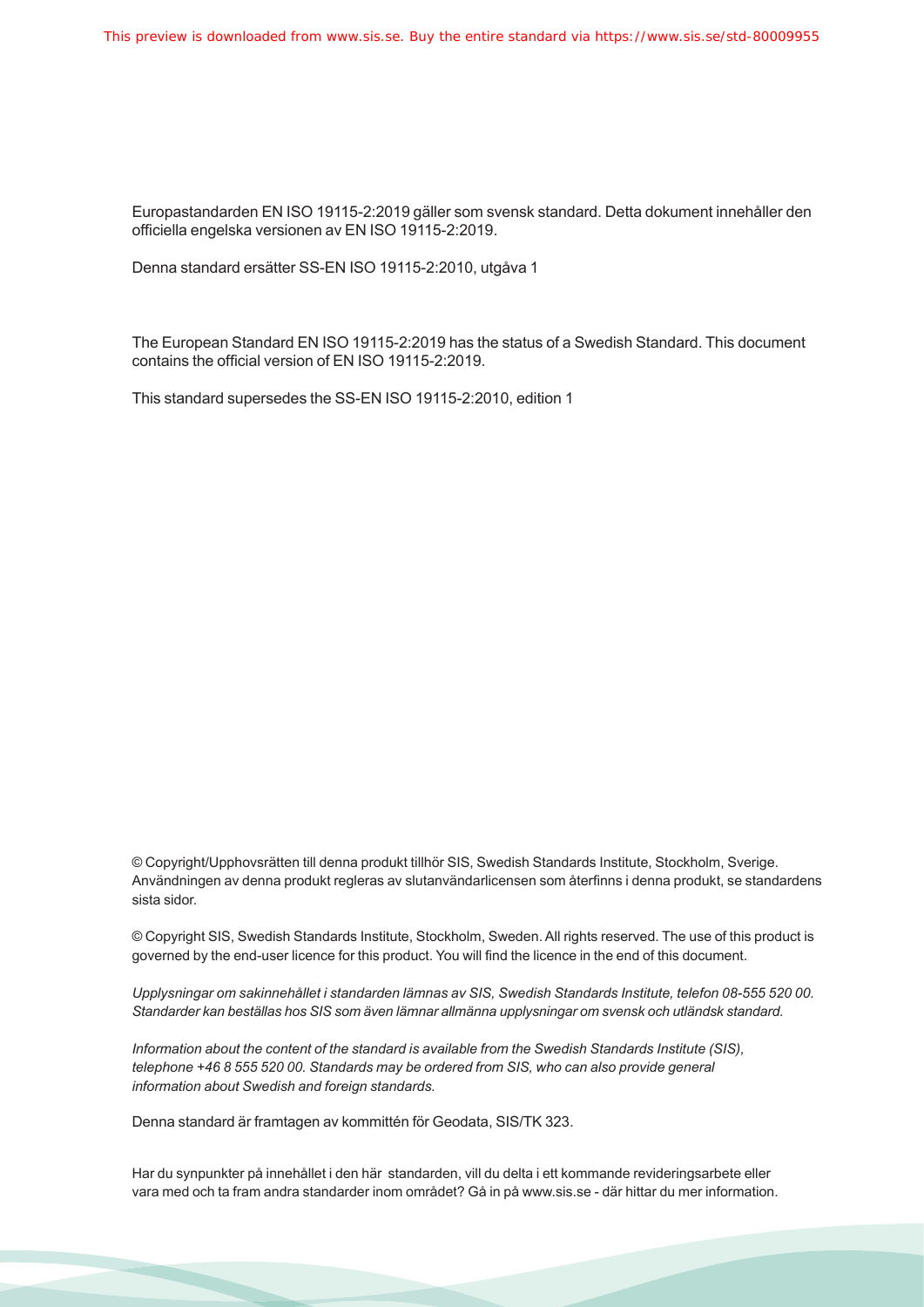This preview is downloaded from www.sis.se. Buy the entire standard via https://www.sis.se/std-80009955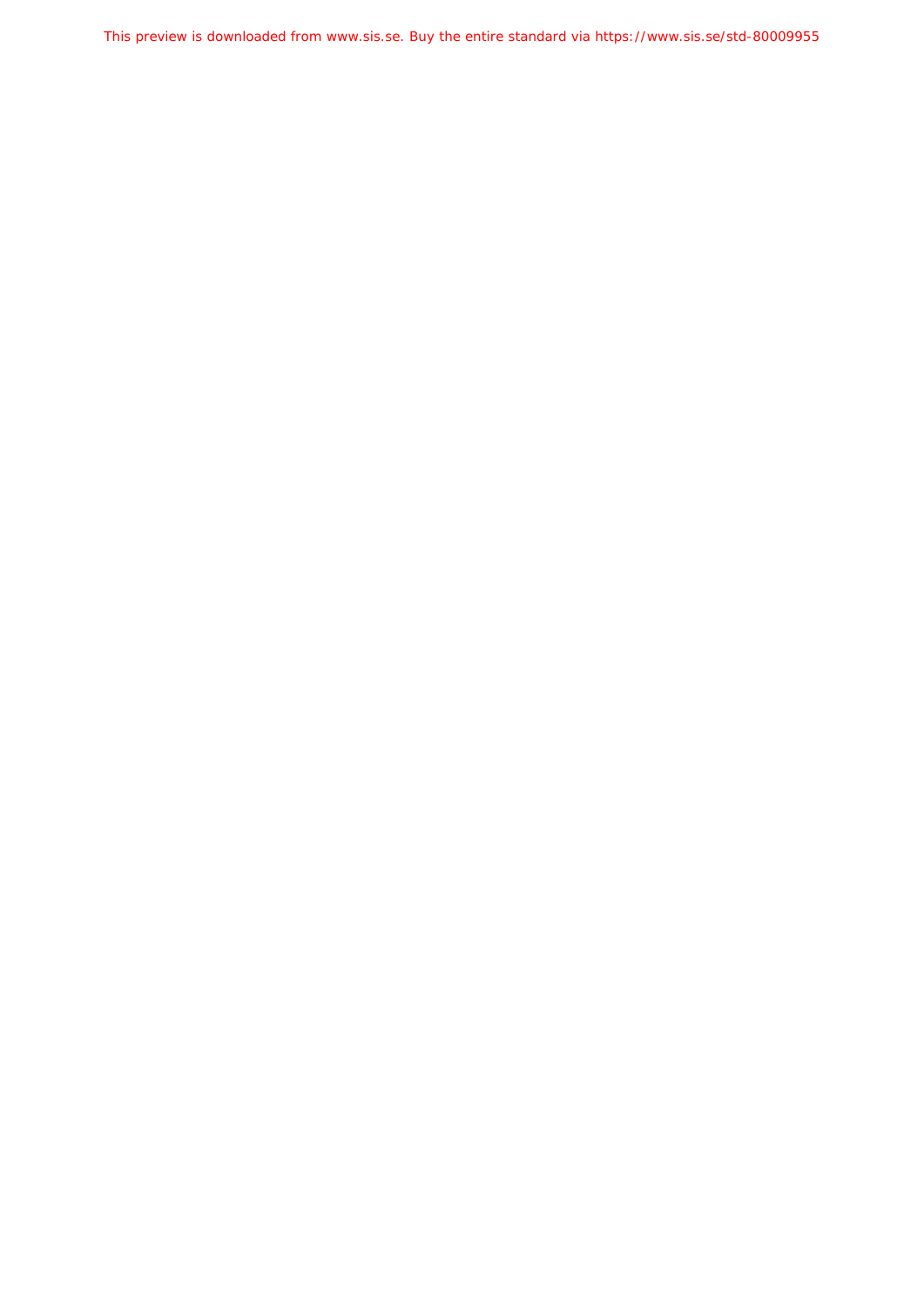### EUROPEAN STANDARD

## **EN ISO 19115-2**

## NORME EUROPÉENNE

## EUROPÄISCHE NORM

February 2019

ICS 35.240.70 Supersedes EN ISO 19115-2:2010

English Version

### Geographic information - Metadata - Part 2: Extensions for acquisition and processing (ISO 19115-2:2019)

Information géographique - Métadonnées - Partie 2: Extensions pour l'acquisition et le traitement (ISO 19115-2:2019)

Geoinformation - Metadaten - Teil 2: Erweiterungen für Erhebung und Verarbeitung (ISO 19115-2:2019)

This European Standard was approved by CEN on 24 February 2018.

CEN members are bound to comply with the CEN/CENELEC Internal Regulations which stipulate the conditions for giving this European Standard the status of a national standard without any alteration. Up-to-date lists and bibliographical references concerning such national standards may be obtained on application to the CEN-CENELEC Management Centre or to any CEN member.

This European Standard exists in three official versions (English, French, German). A version in any other language made by translation under the responsibility of a CEN member into its own language and notified to the CEN-CENELEC Management Centre has the same status as the official versions.

CEN members are the national standards bodies of Austria, Belgium, Bulgaria, Croatia, Cyprus, Czech Republic, Denmark, Estonia, Finland, Former Yugoslav Republic of Macedonia, France, Germany, Greece, Hungary, Iceland, Ireland, Italy, Latvia, Lithuania, Luxembourg, Malta, Netherlands, Norway, Poland, Portugal, Romania, Serbia, Slovakia, Slovenia, Spain, Sweden, Switzerland, Turkey and United Kingdom.



EUROPEAN COMMITTEE FOR STANDARDIZATION COMITÉ EUROPÉEN DE NORMALISATION EUROPÄISCHES KOMITEE FÜR NORMUNG

**CEN-CENELEC Management Centre: Avenue Marnix 17, B-1000 Brussels**

© 2019 CEN All rights of exploitation in any form and by any means reserved Ref. No. EN ISO 19115-2:2019: E worldwide for CEN national Members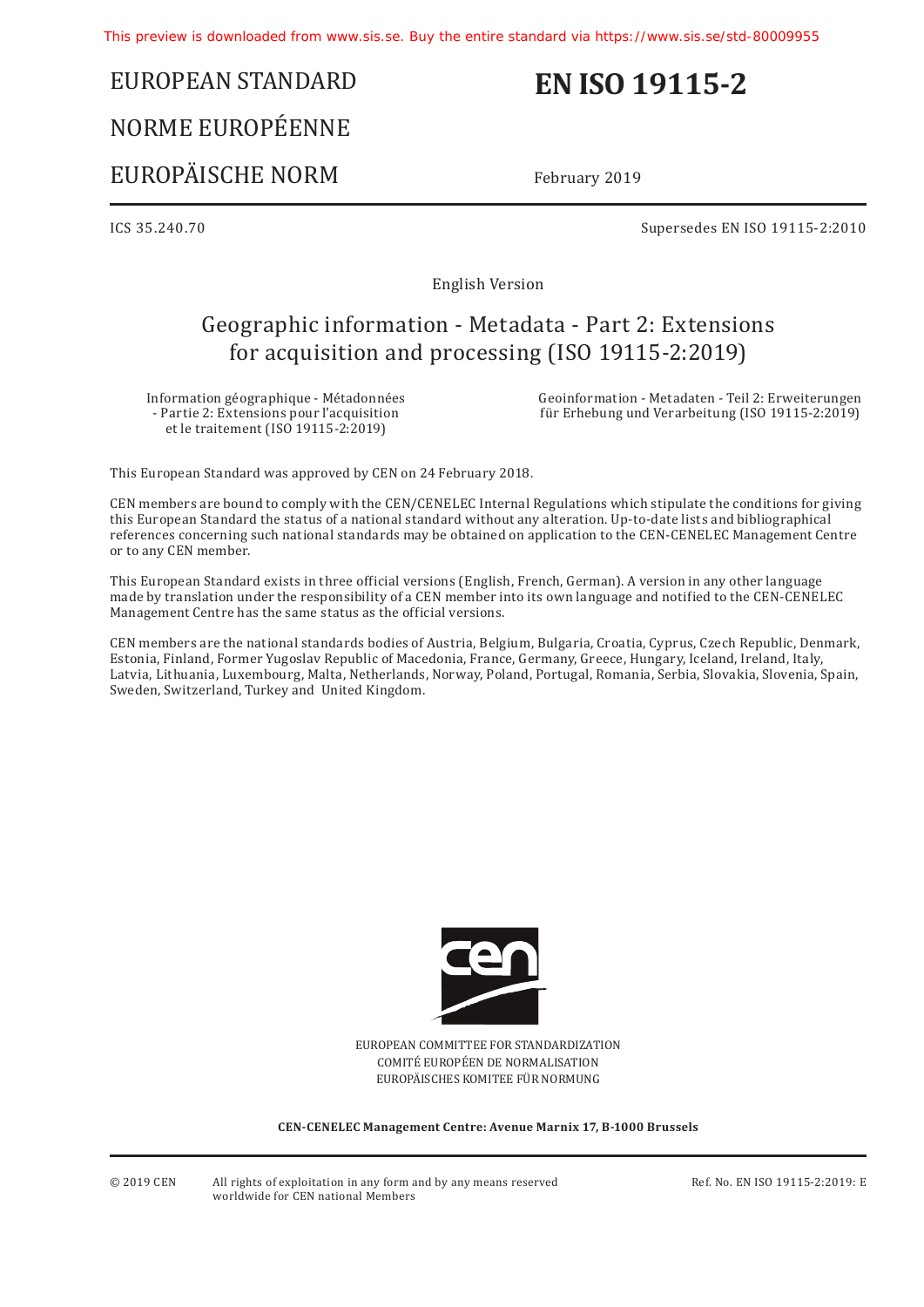## **Contents**

| I<br>۹<br>۰, |
|--------------|
|--------------|

| 2                |                   |                                           |                                                                          |  |
|------------------|-------------------|-------------------------------------------|--------------------------------------------------------------------------|--|
| 3                |                   |                                           |                                                                          |  |
| $\boldsymbol{4}$ | 4.1               |                                           |                                                                          |  |
| 5                | 5.1<br>5.2        |                                           |                                                                          |  |
| 6                | 6.1<br>6.2<br>6.3 | 6.3.1<br>6.3.2<br>6.3.3<br>6.3.4<br>6.3.5 | Extended spatial representation information - Geolocation information 19 |  |
|                  |                   |                                           |                                                                          |  |
|                  |                   |                                           |                                                                          |  |
|                  |                   |                                           |                                                                          |  |
|                  |                   |                                           |                                                                          |  |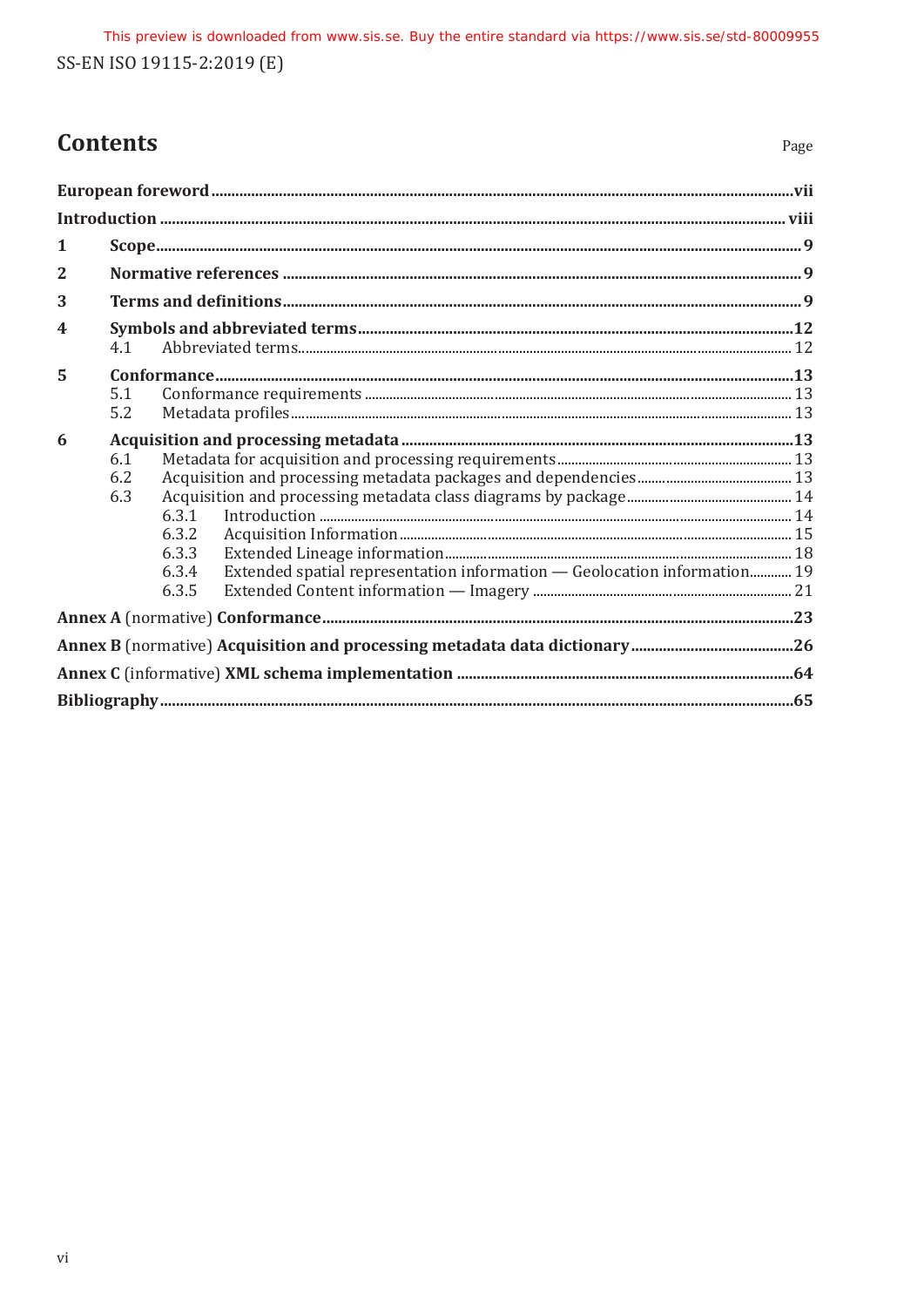## **European foreword**

This document (EN ISO 19115-2:2019) has been prepared by Technical Committee ISO/TC 211 "Geographic information/Geomatics" in collaboration with Technical Committee CEN/TC 287 "Geographic Information" the secretariat of which is held by BSI.

This European Standard shall be given the status of a national standard, either by publication of an identical text or by endorsement, at the latest by August 2019, and conflicting national standards shall be withdrawn at the latest by August 2019.

Attention is drawn to the possibility that some of the elements of this document may be the subject of patent rights. CEN shall not be held responsible for identifying any or all such patent rights.

This document supersedes EN ISO 19115-2:2010.

According to the CEN-CENELEC Internal Regulations, the national standards organizations of the following countries are bound to implement this European Standard: Austria, Belgium, Bulgaria, Croatia, Cyprus, Czech Republic, Denmark, Estonia, Finland, Former Yugoslav Republic of Macedonia, France, Germany, Greece, Hungary, Iceland, Ireland, Italy, Latvia, Lithuania, Luxembourg, Malta, Netherlands, Norway, Poland, Portugal, Romania, Serbia, Slovakia, Slovenia, Spain, Sweden, Switzerland, Turkey and the United Kingdom.

#### **Endorsement notice**

The text of ISO 19115-2:2019 has been approved by CEN as EN ISO 19115-2:2019 without any modification.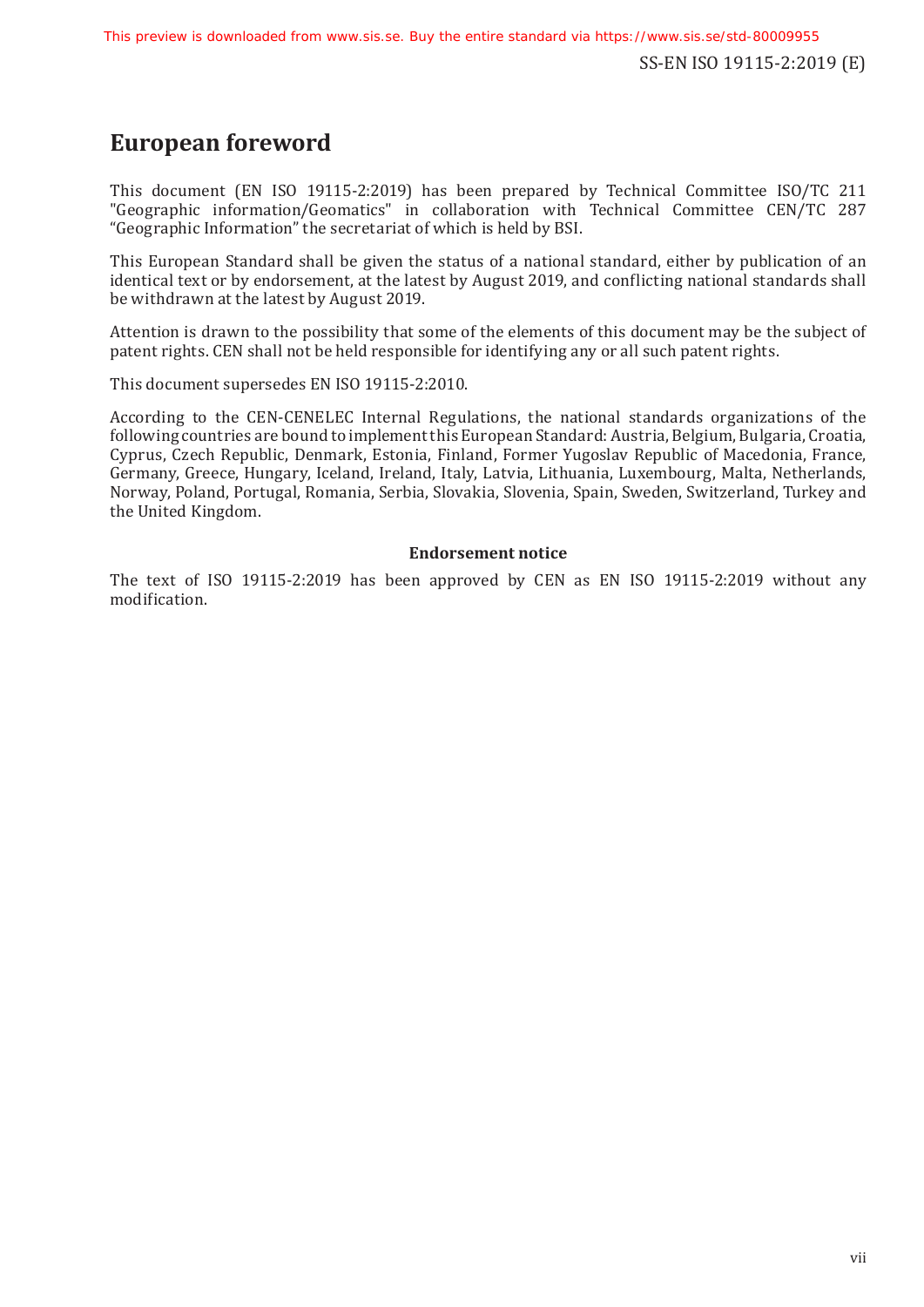SS-EN ISO 19115-2:2019 (E) This preview is downloaded from www.sis.se. Buy the entire standard via https://www.sis.se/std-80009955

## **Introduction**

This document replaces the previous edition (ISO 19115-2:2009) *Geographic information — Metadata — Extension for imagery and gridded data,* which focused on metadata for imagery and gridded data as they are important information sources and products used within a geospatial environment by geographic information systems. During the revision process it was noted that this metadata applied to the acquisition and processing of geographic information from all sources not just imagery and gridded data. Hence, the new title *Geographic information — Metadata — Extensions for acquisition and processing*. The production of all geographic information, including imagery and gridded data, follows one or more process chains that begins with remote sensing data, scanned maps, field data collection or other sensing methods and ends with the creation of the end data products. The production process needs to be documented to maintain quality control over the end products. In addition, metadata about the geometry of the measuring process and the properties of the measuring equipment need to be retained with the raw data to support the production process.

The object of this document is to provide the additional structure needed to more extensively describe the acquisition and processing of geographic information from all sources. This structure is intended to augment ISO 19115-1. This document also provides an XML schema for implementing this document using ISO/TS 19115-3.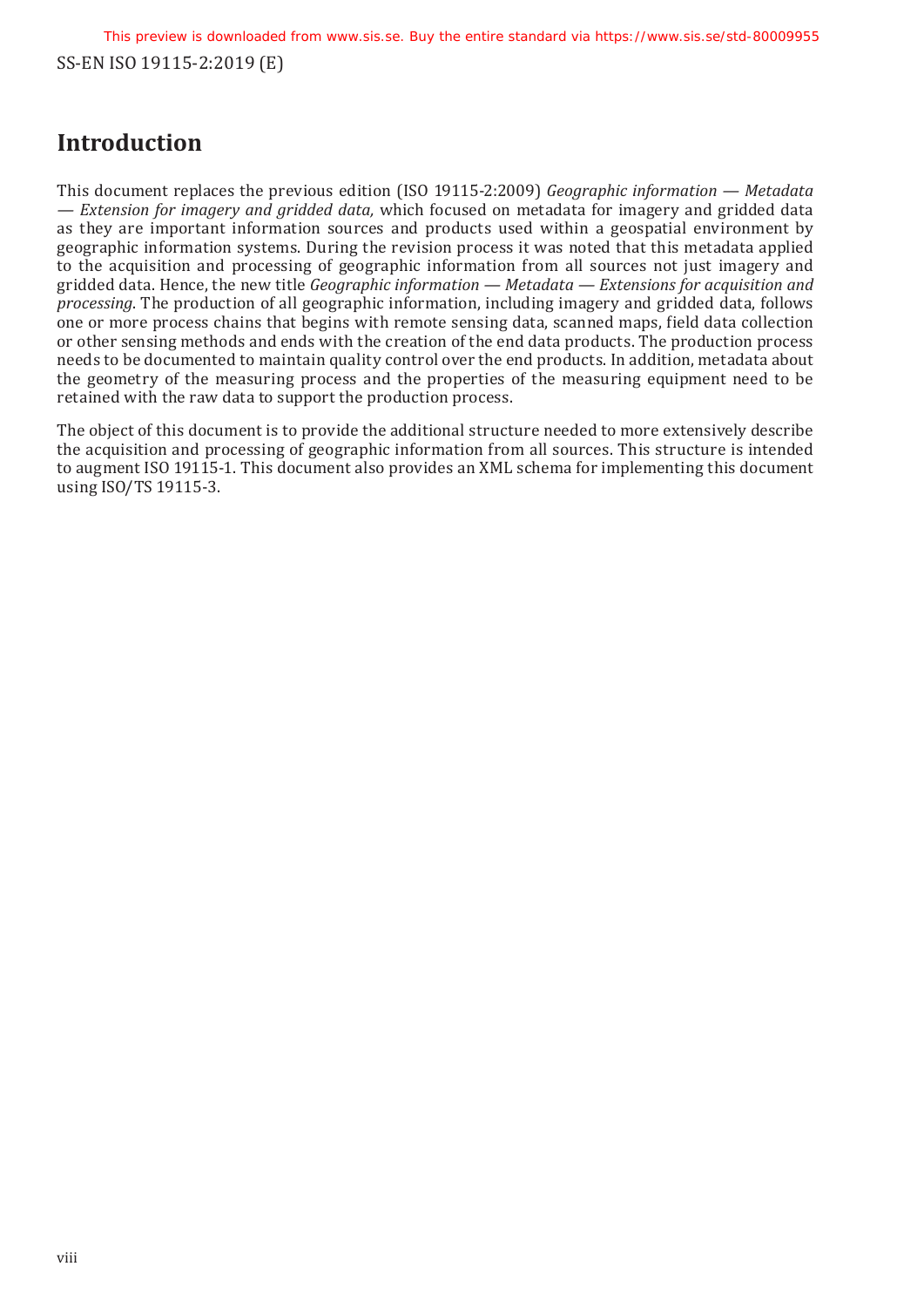## **Geographic information — Metadata —**

## Part 2: **Extensions for acquisition and processing**

### **1 Scope**

This document extends ISO 19115-1:2014 by defining the schema required for an enhanced description of the acquisition and processing of geographic information, including imagery. Included are the properties of measuring systems and the numerical methods and computational procedures used to derive geographic information from the data acquired by them. This document also provides the XML encoding for acquisition and processing metadata thereby extending the XML schemas defined in ISO/TS 19115-3.

### **2 Normative references**

The following documents are referred to in the text in such a way that some or all of their content constitutes requirements of this document. For dated references, only the edition cited applies. For undated references, the latest edition of the referenced document (including any amendments) applies.

ISO 19103:2015, *Geographic information — Conceptual schema language*

ISO 19115-1:2014, *Geographic information — Metadata — Part 1: Fundamentals*

ISO 19157:2013, *Geographic information — Data quality*

ISO/IEC 19501:2005, *Information technology — Open Distributed Processing — Unified Modeling Language (UML) Version 1.4.2*

### **3 Terms and definitions**

For the purposes of this document, the terms and definitions given in ISO 19115-1:2014 and the following apply.

ISO and IEC maintain terminological databases for use in standardization at the following addresses:

— IEC Electropedia: available at<https://www.electropedia.org/>

— ISO Online browsing platform: available at <https://www.iso.org/obp>

#### **3.1**

**attribute** named property of an entity

Note 1 to entry: Describes a geometrical, topological, thematic, or other characteristic of an entity.

[SOURCE: ISO/IEC 2382:2015, 2121440, modified — Note 1 to entry replaces Notes 1 and 2 to entry.]

#### **3.2 band**

range of wavelengths of electromagnetic radiation that produce a single response by a sensing device

[SOURCE: ISO/TS 19101‑2:2008, 4.1]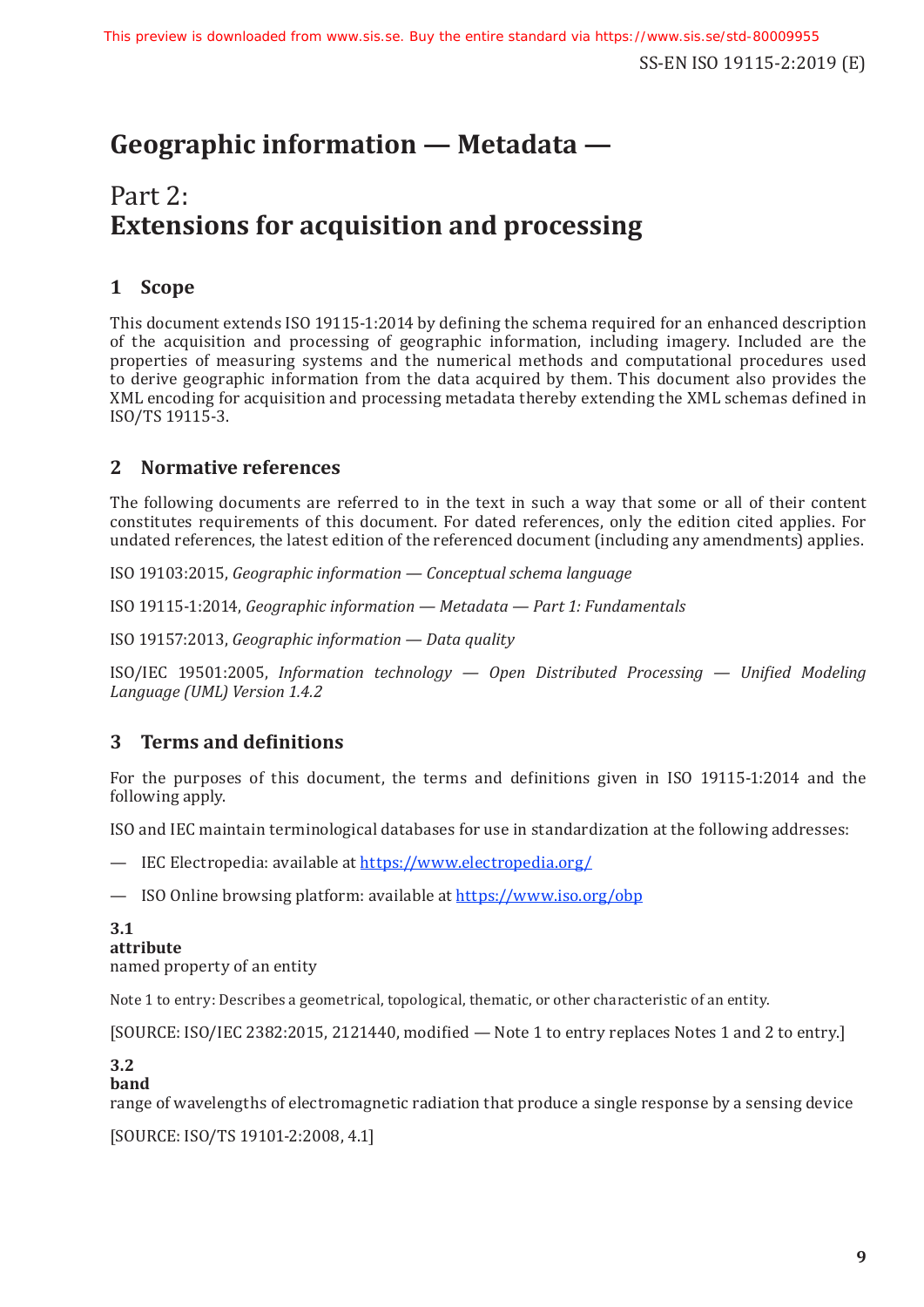SS-EN ISO 19115-2:2019 (E) This preview is downloaded from www.sis.se. Buy the entire standard via https://www.sis.se/std-80009955

#### **3.3**

#### **class**

description of a set of objects that share the same *attributes* (3.1), operations, methods, relationships, and semantics

[SOURCE: ISO 19103:2015, 4.7]

#### **3.4**

#### **coverage**

feature that acts as a function to return *values* (3.29) from its range for any direct position within its spatial, temporal or spatiotemporal *domain* (3.8)

EXAMPLE Raster *image* (3.18), polygon overlay, or digital elevation matrix.

[SOURCE: ISO 19123:2005, 4.1.7, modified — NOTE deleted.]

#### **3.5**

#### **data type**

specification of a *value domain* (3.30) with operations allowed on *values* (3.29) in this *domain* (3.8)

[SOURCE: ISO 19103:2015, 4.14, modified — EXAMPLE and Note 1 to entry deleted.]

#### **3.6**

**dataset** identifiable collection of data

[SOURCE: ISO 19115-1:2014, 4.3, modified - Note 1 to entry deleted.]

#### **3.7**

#### **dataset series**

collection of *datasets* (3.6) sharing common characteristics

[SOURCE: ISO 19115-1:2014, 4.4]

#### **3.8**

**domain** well-defined set

[SOURCE: ISO 19109:2015, 4.8, modified — Note 1 to entry deleted.]

#### **3.9**

**event** action which occurs at an instant

[SOURCE: ISO 19108:2002, 4.1.6]

#### **3.10**

#### **geolocation information**

information used to determine geographic location corresponding to *image* (3.18) location

#### **3.11**

#### **georectified**

corrected for positional displacement with respect to the surface of the Earth

#### **3.12**

#### **georeferencing**

geopositioning an object using a Correspondence Model derived from a set of points for which both ground and *image* (3.18) coordinates are known

[SOURCE: ISO/TS 19130:2010, 4.37]